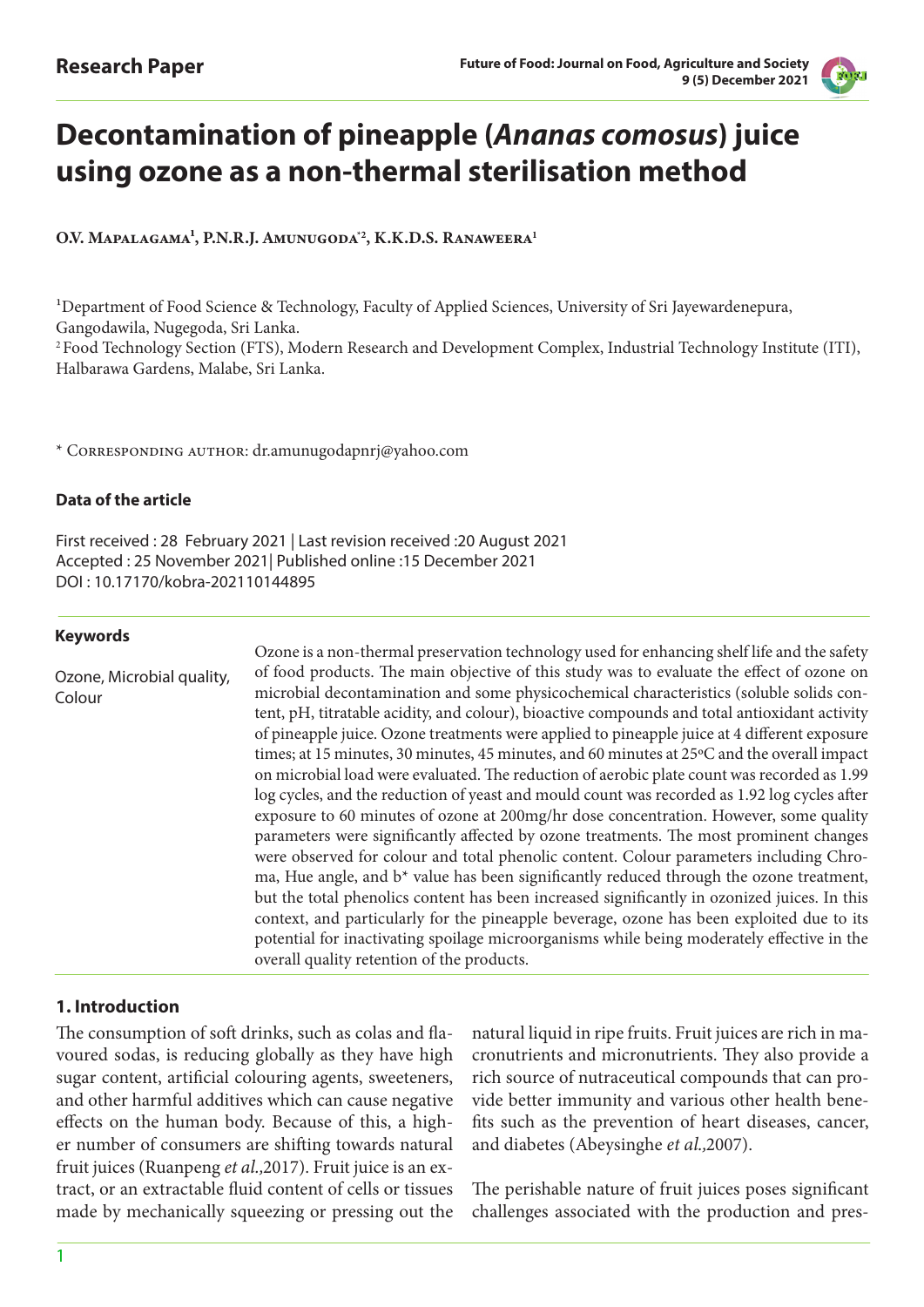



ervation of fruit juices. Unless the juice is consumed fresh, storage at chilling or freezing temperatures is the only alternative to protect the organoleptic properties of juice (Kaur & Kumar, 2019). Considering the extension of shelf life and preservation of fruit juice, the most widely adopted technology remains the conventional thermal processing which ensures prevention of microbiological deterioration, elimination of oxygen and prevention of enzymatic action. Thus, thermal inactivation maintains product safety. In thermal processing, heat is generated by a heating source and transferred into the product through conduction and convection mechanisms. This heat processing ensures the microbial safety of the food product (Petruzzi *et al.,*2017).

However, thermal processing may cause changes in bioactive compounds as well as organoleptic changes. Alternative non-thermal technologies have been studied to obtain ready-to-drink "fresh-like" juices with minimum nutritional, physicochemical, functional, or organoleptic changes (Esteve & Frigola, 2007). These emerging non-thermal technologies include high hydrostatic pressure, pulsed electric field, ozone processing, membrane filtration and ultraviolet light (Yildiz *et al.,*2019).

Among these non-thermal processing technologies, ozone processing is used in various processing systems today. In 2001, the US FDA approved ozone in the gaseous and aqueous phases (21CFR173.368) as an effective antimicrobial agent for foods (Khadre, Yousef & Kim, 2001). The food industry has started utilising ozone processing methods for pathogen inactivation. They have conducted research involving the application of ozone to preserve various fruit juices, such as apple cider, orange juice, strawberry juice, and apple juice (Patil *et al.,*2009).

Ozone is widely used in the food industry because it has many advantages over other treatments. Ozone is a triatomic allotrope of oxygen that decomposes rapidly to nontoxic oxygen, thereby leaving no harmful residues in food materials (Burleson, Murray, and Pollard, 1975). Ozone shares a higher oxidation potential of 2.07V; therefore, it is used as an effective antimicrobial agent (Fisher *et al.,*2000; Kim, Yousef & Dave, 1999). Due to its higher oxidation potential, it can destroy most microorganisms at relatively low concentrations. Ozone effects various cellular components like proteins, peptidoglycans in cell envelopes, enzymes, and nucleic acids in the cytoplasm of bacteria. When microbes get contacted with ozone, it initiates oxidation of the cell envelope, and that will cause cell lysis (Daş, Gürakan & Bayindirli, 2006; Khadre, Yousef & Kim, 2001).

Studies on the efficiency of ozone application in fruit juices have been done, mainly in apple and orange juices (Miller and Silva, 2013), focusing on quality and safety characteristics. Color, pH, soluble solids content, and phenolic compounds are the most studied characteristics for apple juices, while ascorbic acid is also often reported for orange juice. The majority of works reported significant colour alterations and ascorbic acid decay in ozonised juices (Patil *et al.,*2010; Tiwari, Muthukumarappan, O'Donnell, & Cullen, 2008; Torres *et al.,*2011), which was highly dependent on the fruit, treatment time and ozone concentration applied. The efficacy of ozone on bacteria inactivation has been mainly studied for Salmonella and Escherichia coli with observed reductions of up to 5 log-cycles (Patil *et al.,*2010; Patil *et al.,*2009; Williams, Sumner, & Golden, 2005).

However, there are some knowledge gaps concerning the effect of ozonation on the quality of tropical fruit juices. Therefore, the main objective of this work was to evaluate the efficacy of Ozone as a non-thermal sterilisation technique for pineapple juice (variety Mauritius) compared to thermal pasteurisation.

# **2. Materials and methods**

# **2.1. Sample preparation**

The matured pineapples purchased from the local market (Malabe, Sri Lanka) were cleaned by washing three times with potable water, with 100 ppm chlorine solution and again with potable water. The outer scales, eyes and inner core of pineapples were removed, and the fruit was cut into pieces. The pieces were blended using a domestic juice extractor, and the obtained juice was filtered through a clean muslin cloth. Then the filtered juice was mixed with water and food-grade sugar according to a formula of 18% filtered fruit juice, 73% water and 9% sugar and stored in a refrigerator at  $4 \pm 1$ °C until further analyses.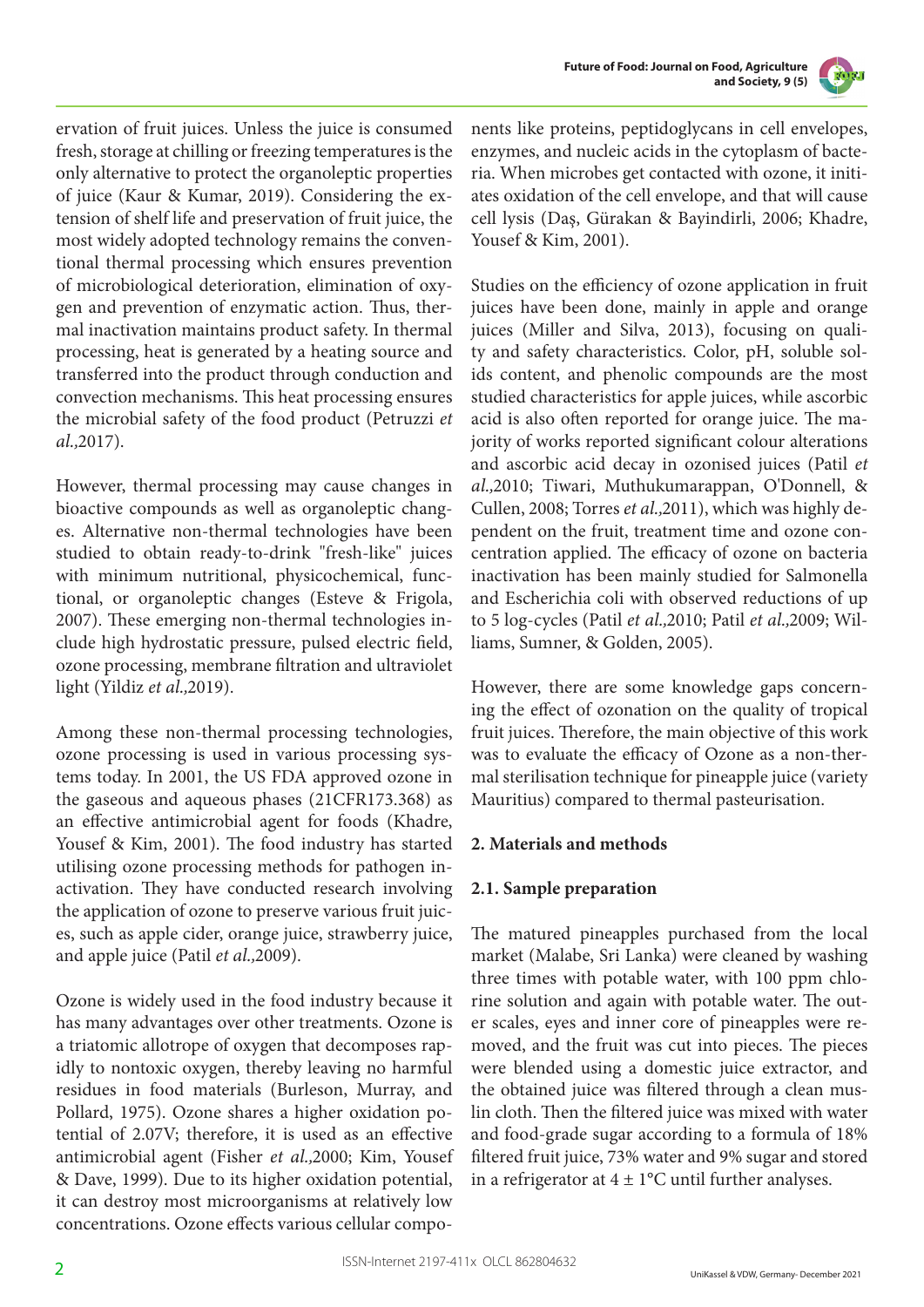**Future of Food: Journal on Food, Agriculture and Society, 9 (5)**



## **2.2. Hot Filling / Pasteurisation**

The prepared juice was heated in a water bath until the temperature reached 80oC and then it was maintained at 80oC for 15 minutes. The heated juice was then filled into sterile dark glass bottles and capped. Then the bottles were allowed to cool, labelled, and stored in the refrigerator (4°C).

## **2.3. Ozone treatment**

Ozone treatment was performed according to the method described in Czekalski *et al.,*. (2016) with some modifications. Ozone gas was generated in a closed system using water ozoniser (Model No. 11022 Kent RO systems India) using a corona discharge method in a 500 ml conical flask (Figure 1). The fixed ozone output concentration at 200 mg/h was directly pumped into the juice through a food-grade silicone tube into the beaker and stirred using a magnetic stirrer (100 rpm) to ensure the ozone molecules were completely mixed with the sample. Treatment was provided at four different exposure times: 15 minutes, 30 minutes, 45 minutes and 60 minutes and treatment temperature were fixed at 25°C (Room Temperature). Untreated fruit juices (control  $= 0$  minutes of ozone exposure time) and treated fruit juice were stored at  $4 \pm 1$ °C in sterile dark glass bottles to protect from light. All the described experiments were performed in triplicate, and all analyses were immediately performed after processing (within an hour).

#### **2.4. Microbiological analysis**

All beverage samples obtained as untreated, hot-filled / pasteurisation (which will be referred to as thermally processed, from here on), and ozone processed were tested for microbial safety by subjecting them to aerobic plate count test and yeast and mould count test (Keyser *et al.,*2008). For each ozone treatment time, 1mL of juice was removed, and aerobic bacteria were determined by pour plating the diluted samples onto Plate count agar. The plates were incubated at 30°C (Sanyo MIR-262) for 72 hours. Microbial counts were performed in triplicate and expressed as CFU/mL.

Yeast and mould were enumerated by spread plating the diluted samples onto the Dichloran Glycerol Media base. The plates were incubated at 25°C (Sanyo MIR-262) for 5 days. Microbial counts were performed in triplicate and expressed as CFU/mL.

## **2.5. Physicochemical analysis**

# **2.5.1. Soluble solids content, pH, and titratable acidity**

Soluble solids content (SSC), pH and titratable acidity (TA) of juice samples were directly analysed: pH was measured using a pH meter (EUTECH Instruments, PH510, pH/ mv/<sup>o</sup>C meter); SSC was measured with a Palette PR-32 digital refractometer (Atago, Tokyo, Japan) and was expressed as °Brix; titration was conducted with a 0.1M NaOH and TA was expressed as a



**Figure 1.** Schematic diagram of the ozone treatment system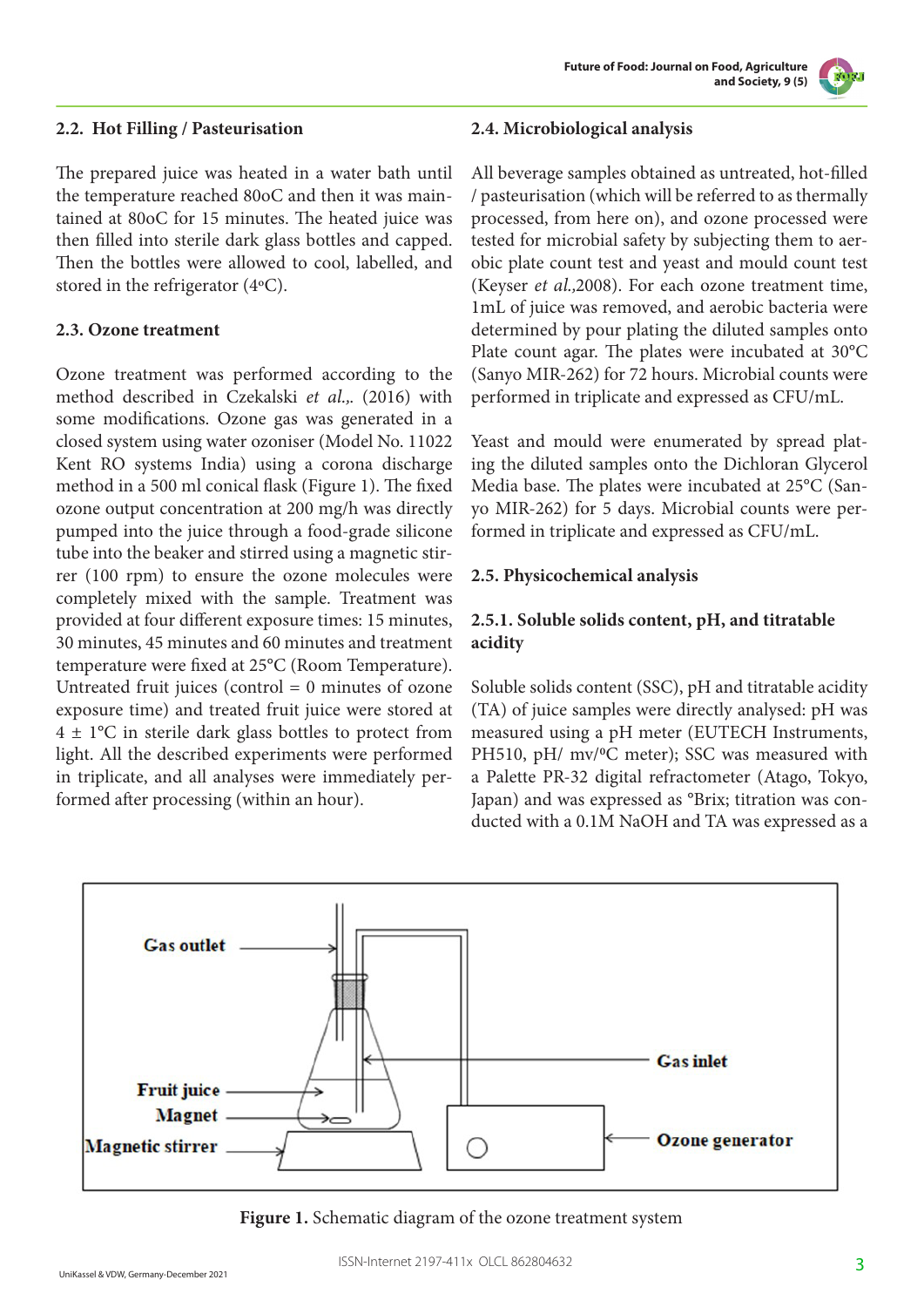

percentage by mass of sample according to the following equation (1) (Sadler and Murphy, 2010).

Titratable Acidity (% by mass) =  $\frac{6.404 \times V \times M}{m}$  $(1)$ 

In the above equation, V is the Volume (in ml) of standard NaOH required for titration, M is the Molarity of the standard NaOH solution, and m is the Mass (in g) of the sample taken for the test.

#### **2.5.2 Colour measurement**

The colour coordinates  $(L^*, a^*, b^*)$  of juice samples were measured using a Minolta CR-400 colourimeter (Konica-Minolta, Osaka, Japan). For each sample, three readings were carried out. Chroma (colour intensity) and hue angle (red at 0°, yellow at 90° green 150° and blue at 270°) (Hammond, 2016) were determined, according to the following equations:

 $=\sqrt{(a*)^2+(b*)^2}$ Chroma value

## **2.5.3 Oxidation-reduction potential and active hydrogen score**

The digital oxidation-reduction potential meter (EU-TECH Instruments, Cyberscan pH110, pH/ mv/<sup>o</sup>C meter with RS232) was calibrated against standard solutions. The prepared juice samples were mixed well to homogenise, and the ORP values were measured using the calibrated ORP meter at room temperature. The active hydrogen score (rH) was calculated from the oxidation-reduction potential (ORP) and the pH of the juice, using the following formula (Holmes & Farley, 2008).

$$
rH = ((ORP + 200) / 30) + (2 \times pH)
$$
 (4)

#### **2.5.4 Viscosity**

Rheological properties of pineapple juice were measured using ROTAVISC Rotational viscometer with No.2 spindle head. 200ml of each sample was placed in a glass beaker, and the spindle was set at 60rpm and 100rpm at 30  $\pm$  2°C and the viscometer reading was taken (Jaramillo-Sánchez *et al.,*2018).

#### **2.6 Bioactive compounds determination**

## **2.6.1 Total phenolic content**

The total phenolic content of juice samples was determined by the Folin-Ciocalteu reagent using 96-well microplates. 20μl from each juice sample was mixed with 110μl of Folin-Ciocalteu reagent and 70μl of 10% sodium carbonate solution. It was left for incubation at room temperature (25  $\pm$  2 °C) for 30 minutes. The absorbance was read at 765nm, and Gallic acids with different concentrations were used as the standard antioxidant to construct the standard curve (Margraf *et al.,*2015).

# **2.6.2 (DPPH) 2, 2-Diphenyl-1-Picrylhydrazyl radical scavenging activity**

Radical scavenging activity of the pineapple juices against stable 2,2-diphenyl1-picrylhydrazyl was determined by the method of Cuvelier and Berset, 1995. Briefly, 3 mg of DPPH and 50 mL of pure methanol were dissolved to get the stock solution. Then, it was stored at  $20 \pm 1$ °C until further use. Next, 2.5g of sample was mixed with 25 mL of 50% methanol and incubated for 30 min. The mixture was then centrifuged at 2,000 rpm for 5 min. Then, 2 mL of juice samples were vortexed before reaction with 2 mL of the DPPH-methanol solution at room temperature in the dark after 30 min. A UV spectrophotometer (Model UV-1700, Shimadzu, Japan) was then used to measure the absorbance at 517 nm. Standard ascorbic acid was used for the preparation of the standard solution series.

#### **2.7 Statistical analysis**

The statistical data analysis was performed for all experiments using ANOVA to test the significance of each variable ( $\alpha = 0.05$ ) and followed by a comparison performed using the Tukey test by the statistical software MINITAB 17. One way ANOVA was used to determine the effect of treatments on different juice parameters for each juice type.

 $(3)$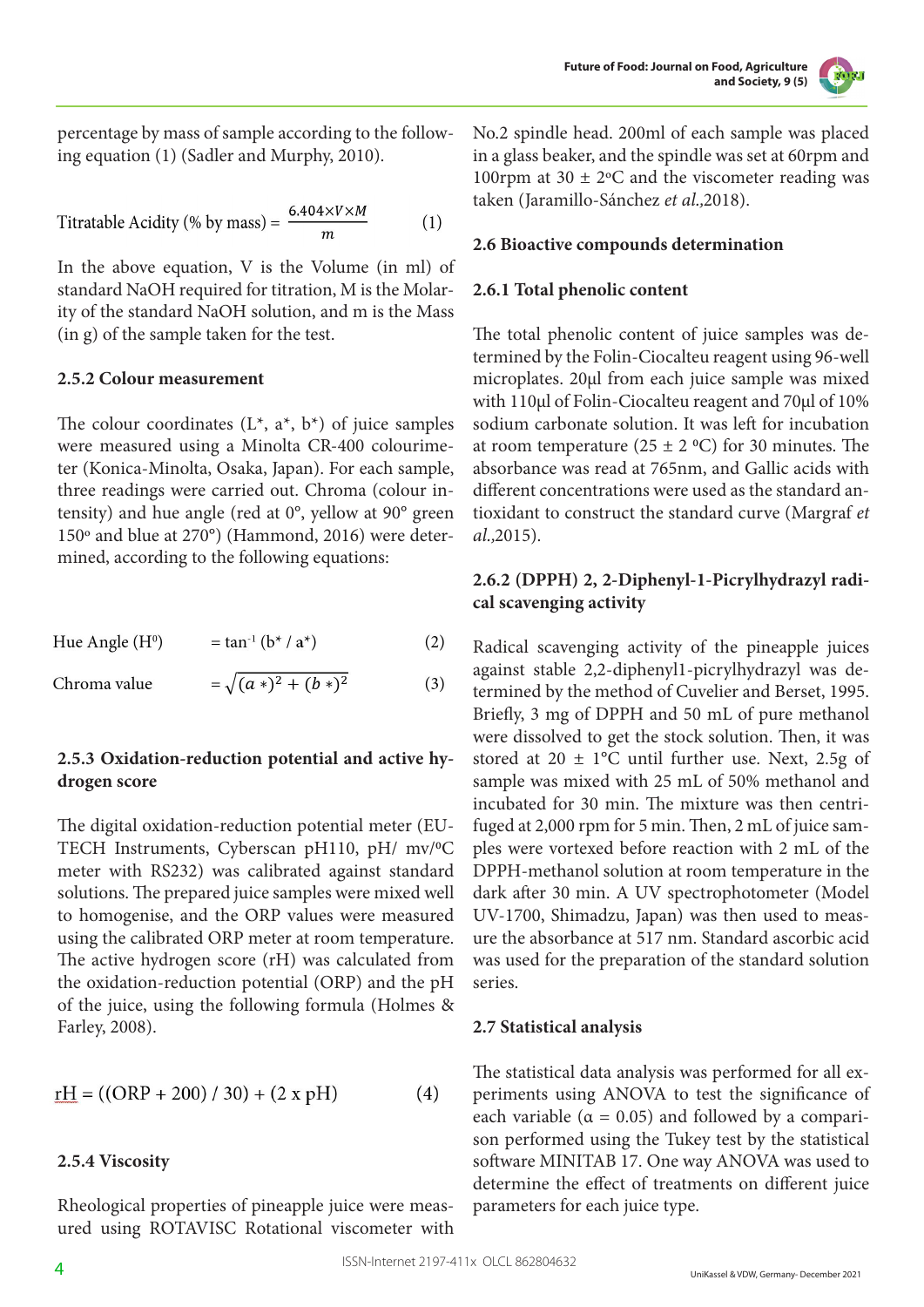

# **3. Results and Discussion**

# **3.1 Microbial survival**

According to the results shown in Figure 2, the microbial count was reduced significantly when ozone treatment time increased. Results showed in Table 4.2 shows a log reduction of 0.94, 1.36, 1.87 and 1.99 of Aerobic bacteria (APC) at 15 minutes, 30 minutes, 45 minutes, and 60 minutes exposure to ozone gas, respectively. The initial yeast and mould counts were decreased by 0.61, 0.96, 1.39 and 1.92 log cycles after exposing ozone gas for 15 minutes, 30 minutes, 45 minutes, and 60 minutes. No microbes were recorded in the thermally processed juice sample.

In the food industry, a minimum reduction of 2 log cycles is required to consider an agent as antimicrobial (Tiwari and Mason, 2012). Since the results obtained showed a reduction of around 2 log cycles at 60 minutes ozone treatment, it can be considered a promising non-thermal technology for preserving pineapple juice. Log survival of the microbial population at each ozone processing time shows a significant difference ( $p < 0.05$ ).

The ozone microbicide action can be related to the

damage of several cellular constituents, including proteins, unsaturated lipids and respiratory enzymes in cell membranes, peptidoglycans in cell envelopes, enzymes and nucleic acids in the cytoplasm, and proteins and peptidoglycan in spore coats and virus capsids (Khadre, Yousef, & Kim, 2001).

# **3.2 Physicochemical characterisation**

Soluble solids content describes the balance of sugars and acids present in a matrix, which mainly impact juice flavour. As can be observed in Table 1, ozone-treated samples have shown no significant difference in soluble solids content when compared to untreated samples ( $p > 0.05$ ). This agrees with most published results of ozone processed juices (Miller and Silva, 2013). However, thermally processed juice sample shows a significant increment in Total Soluble Solids (TSS) content (TSS= $14.00 \pm 0.10$ ). The concentration of solids during the thermal processing will lead to a higher TSS content than other treatments (Maskan, 2006).

Titratable acidity and pH describe the acidic nature of the food materials, giving insights into food quality. Titratable acidity describes the effect of organic acids on the flavour of the food. Most food acids are par-



**Figure 2.** Microbial log survivals in Pineapple juice at different ozone processing times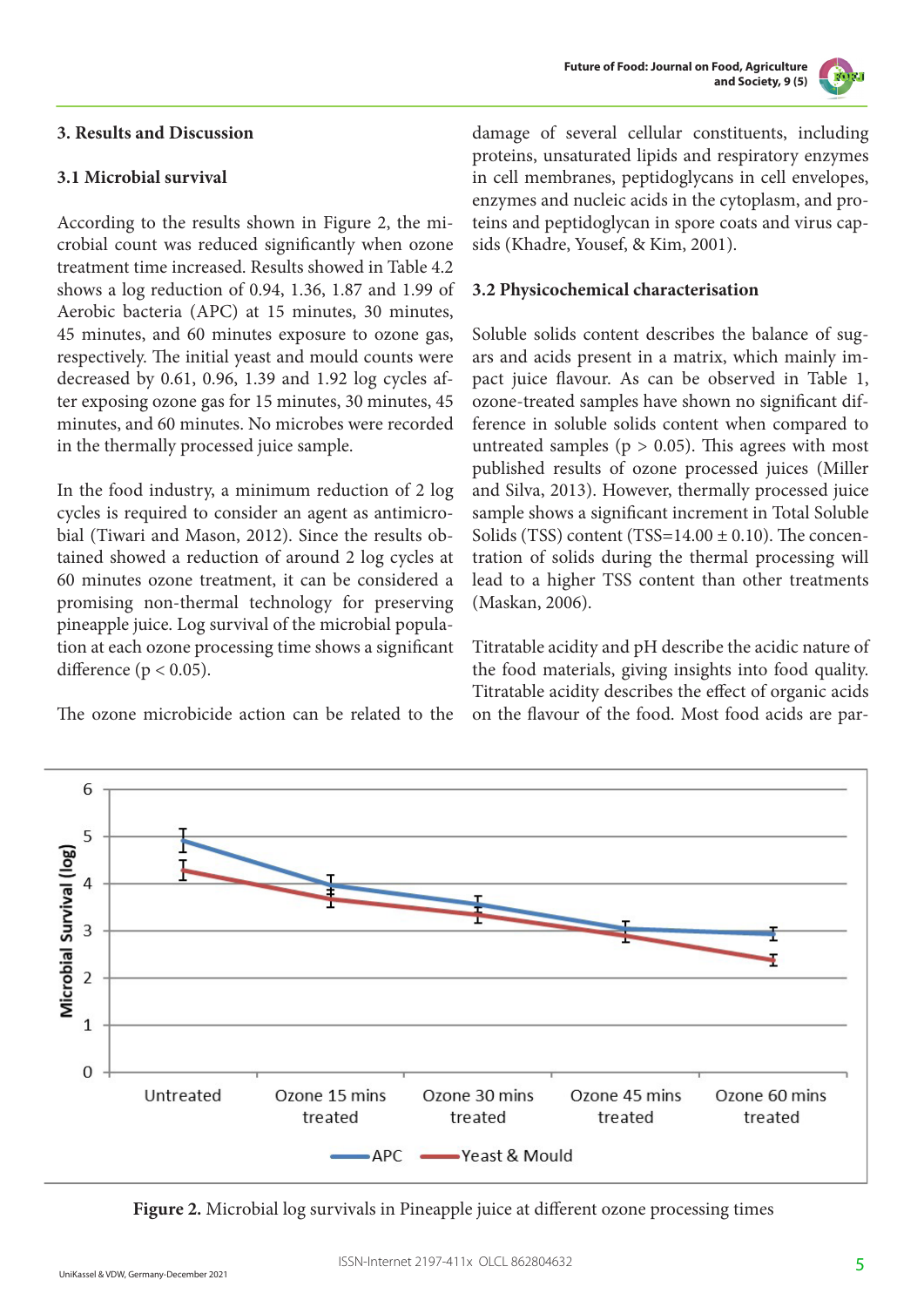



tially ionised as they are weak in nature. Thus, some properties of foods are based on this ionised fraction of acids, whereas other properties are based on the total acid content. However, ozone processing did not significantly affect pH values and titratable acidity values of the juice. But thermal processing shows the highest mean value for titratable acidity  $(3.76 \pm 0.005)$ due to the concentration of organic acids during the thermal processing. Therefore, it shows a significant difference in comparison to the untreated and ozone processed juices.

The colour of the untreated, thermally processed and ozone-treated juices are shown in Table 2. Here L, a\* and b\* values represent lightness, redness, and yellowness, respectively. All the colour parameters have shown a significant difference ( $p < 0.05$ ). L<sup>\*</sup> represents the lightness that has shown a significant increment over the ozone processing time. As shown in Table 3, the Chroma parameter showed a significant reduction in ozonised juices, indicating that ozone affected their colour intensity; however, no differences were observed between samples treated for 30 and 45 minutes. Related to hue angle, significant differences were obtained in untreated, thermally processed and ozone processed juices. The thermally processed juice had the most yellowness and vivid colour ( $b^*=4.66 \pm 0.09a$ and Chroma= $4.67 \pm 0.09$ ).

Colour degradation of fruit juices due to ozone processing has also been reported for apple (Patil *et al.,*2010; Torres *et al.,*2011), grape (Tiwari *et al.,*2009a), orange (Tiwari *et al.,*2008), strawberry (Tiwari *et al.,*2009b), and tomato juices (Brijesh K. Tiwari *et al.,*2009). Different compounds in fruit juices are responsible for different colours. Changes in colour of the juice are associated with the degradation of colour pigments in particular juice (Tiwari *et al.,*2009).

Oxidation-reduction potential (ORP) indicates the dissolved oxygen concentration in water/liquid. As shown in Table 3, there is a significant difference (p < 0.05) in the ORP values between the untreated, thermally processed and ozone processed pineapple juices. 60 minutes ozone-treated juice shows the highest ORP mean value (275.33  $\pm$  1.52), where thermally processed juice shows the lowest ORP mean value  $(249.67 \pm 2.52)$ . The reason for this is the elimination of dissolved oxygen during thermal processing.

Active Hydrogen score (rH) is the absolute indicator of the reductive potential of a substance which shows the number of ions in active hydrogen in solutions, of either organic or inorganic origin. This is a direct indicator of Total antioxidant content in the juice sample (Amorati and Valgimigli, 2015). However, the rH values calculated using the respective ORP values showed a significant difference between treatments

| Sample              | <b>Total Soluble Solids</b> | pH                       | Titratable acidity      |
|---------------------|-----------------------------|--------------------------|-------------------------|
| Untreated           | $11.07 \pm 0.11^b$          | $3.70 \pm 0.005^b$       | $1.36 \pm 0.04^b$       |
| Hot Filled          | $14.00 \pm 0.10^{\circ}$    | $3.76 \pm 0.005^{\circ}$ | $1.81 \pm 0.04^a$       |
| $O3$ 15 min treated | $11.07 \pm 0.06^b$          | $3.70 \pm 0.005^{\rm b}$ | $1.39 \pm 0.05^{\rm b}$ |
| $O3$ 30 min treated | $11.03 \pm 0.06^b$          | $3.69 \pm 0.005^{\rm b}$ | $1.36 \pm 0.10^b$       |
| $O3$ 45 min treated | $11.07 \pm 0.12^b$          | $3.69 \pm 0.005^b$       | $1.30 \pm 0.00^{\rm b}$ |
| $O3$ 60 min treated | $11.00 \pm 0.10^b$          | $3.70 \pm 0.005^{\rm b}$ | $1.41 \pm 0.03^b$       |

**Table 1.** TSS, pH and Titratable acidity values for different treatment conditions

\*Data presented as mean values for three replicates  $\pm$  S.D. (n=3). Mean in the same column that does not share a letter significantly different at 5% significance level (Tukey HSD test).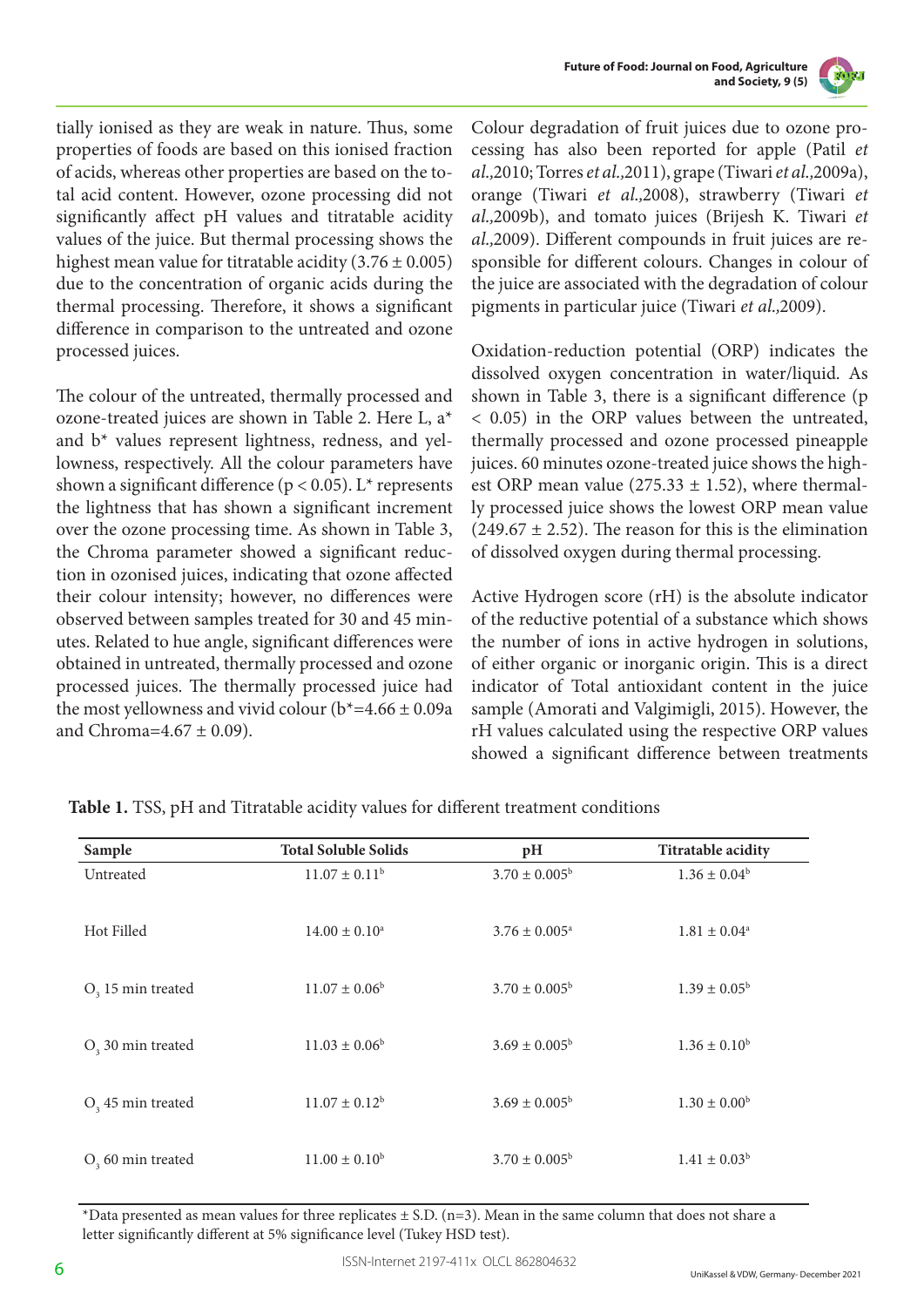

| Sample              | $L^*$                           | $a^*$                          | $b^*$                        | Chroma                       | Hue Angle                     |
|---------------------|---------------------------------|--------------------------------|------------------------------|------------------------------|-------------------------------|
| Untreated           | $14.59 \pm 0.18$ <sup>d</sup>   | $0.24 \pm 0.03$ <sup>c</sup>   | $3.55 \pm 0.13^b$            | $3.56 \pm 0.13^b$            | $86.03 \pm 0.35^{\circ}$      |
| Hot Filled          | $14.10 \pm 0.13$ <sup>e</sup>   | $0.35 \pm 0.05^{b,c}$          | $4.66 \pm 0.09^{\circ}$      | $4.67 \pm 0.09^{\rm a}$      | $85.69 \pm 0.71$ <sup>a</sup> |
| $O3$ 15 min treated | $14.74 \pm 0.17$ <sup>c,d</sup> | $0.55 \pm 0.05^{\circ}$        | $3.06 \pm 0.05$ <sup>c</sup> | $3.11 \pm 0.04^c$            | $79.75 \pm 0.06^b$            |
| $O3$ 30 min treated | $14.87 \pm 0.02$ <sup>b,c</sup> | $0.48 \pm 0.03^{\circ}$        | $2.80 \pm 0.06$ <sup>d</sup> | $2.84 \pm 0.06^{\text{d}}$   | $80.20 \pm 0.55^{\rm b}$      |
| $O3$ 45 min treated | $15.00 \pm 0.05^{\rm b}$        | $0.50 \pm 0.03^{\text{a}}$     | $2.76 \pm 0.01$ <sup>d</sup> | $2.80 \pm 0.01$ <sup>d</sup> | $79.58 \pm 0.64^b$            |
| $O3$ 60 min treated | $15.29 \pm 0.03^{\circ}$        | $0.45 \pm 0.03$ <sup>a,b</sup> | $2.41 \pm 0.04^e$            | $2.45 \pm 0.03^e$            | $79.39 \pm 0.85^{\rm b}$      |

#### **Table 2.** Colour parameters of Pineapple juice under different treatment conditions

\*Data presented as mean values for three replicates  $\pm$  S.D. (n=3). Mean in the same column that does not share a letter significantly different at 5% significance level (Tukey HSD test).

| Sample              | <b>ORP</b>                     | <b>Active H score</b>         |
|---------------------|--------------------------------|-------------------------------|
| Untreated           | $267.67 \pm 2.31^b$            | $22.99 \pm 0.06^b$            |
| Hot Filled          | $249.67 \pm 2.52$ <sup>c</sup> | $22.52 \pm 0.08$ <sup>c</sup> |
| $O3$ 15 min treated | $267.33 \pm 1.52^b$            | $22.99 \pm 0.06^b$            |
| $O3$ 30 min treated | $269.33 \pm 0.57^{\circ}$      | $23.03 \pm 0.01^{\rm b}$      |
| $O3$ 45 min treated | $270.66 \pm 0.57$ <sup>b</sup> | $23.08 \pm 0.03^b$            |
| $O3$ 60 min treated | $275.33 \pm 1.52^{\circ}$      | $23.25 \pm 0.06^{\circ}$      |

\*Data presented as mean values for three replicates  $\pm$  S.D. (n=3). Mean in the same column that does not share a letter significantly different at 5% significance level (Tukey HSD test).

 $(p < 0.05)$ . The highest score was reported in 60 minutes ozone-treated sample, implying that it contains the highest total antioxidant content. At 15 minutes, 30 minutes and 45 minutes, ozone-treated samples share no significant difference in rH score with the untreated sample.

Considering the viscosity of pineapple juice, there is a significant difference at 60 rpm and 100 rpm for the untreated, thermally processed and ozone-treated juice samples (Table 4). The thermally processed juice sample shows the highest mean viscosity value, 11.86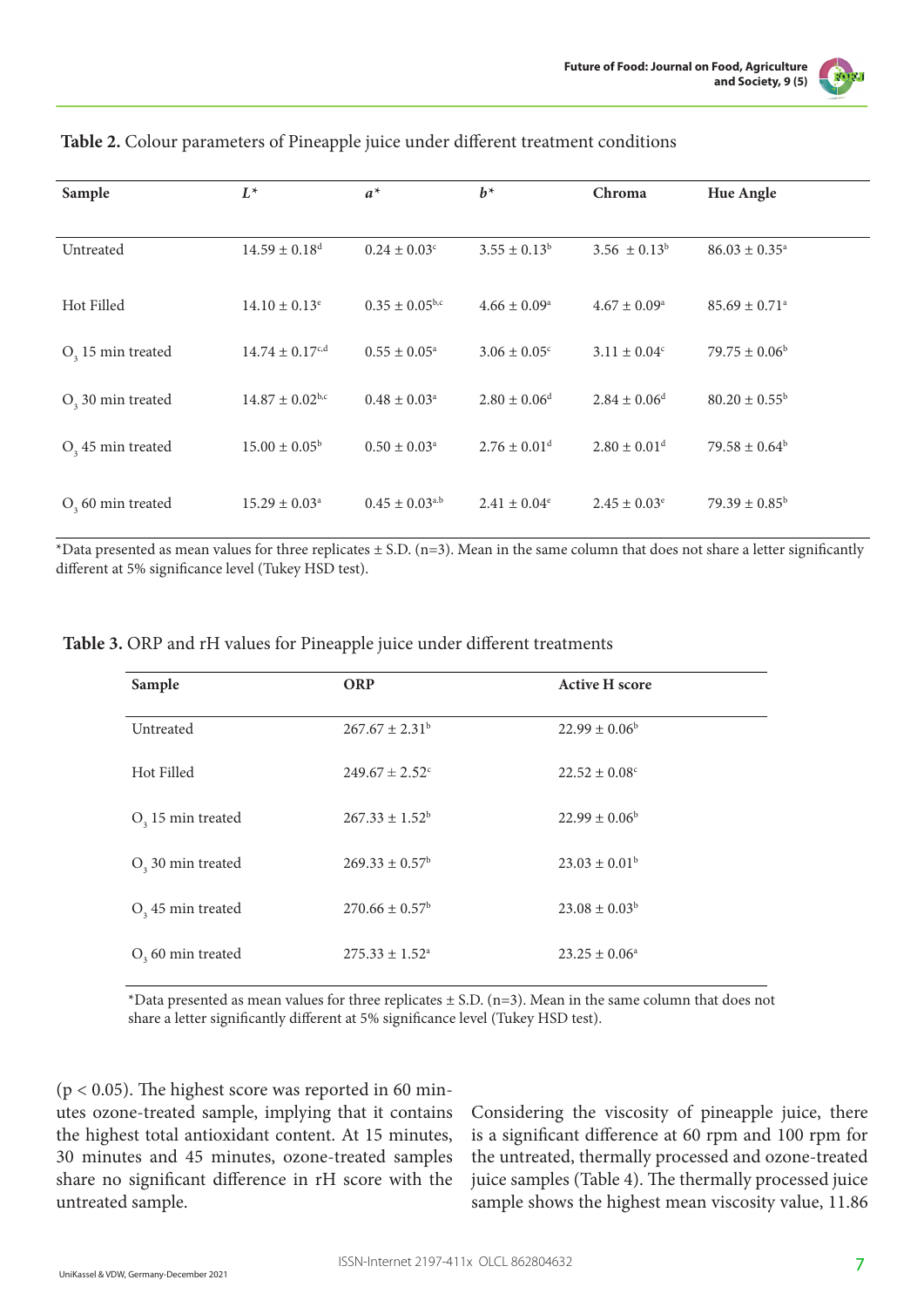

 $\pm$  0.30 and 13.60  $\pm$  0.10 at 60 rpm and 100 rpm, respectively. At 60 minutes, ozone processing viscosity decreased significantly, showing the least mean viscosity of all treatments.

Obtained results agree with the findings of prior research which reported a decrease in apparent viscosity in ozonised apple juice (1–4.8% w/w ozone) during 12 minutes of exposure (Torres *et al.,*2011). Similar results were obtained in the ozone processing of peach juice (Jaramillo-Sánchez *et al.,*2018).

Fruit juices exhibit two different phases as the pulp and the serum. The fruit pulp comprises fruit tissue cells, whereas the serum is a mixture of sugars, acids, salts, and soluble polysaccharides. Therefore, the rheology of fruit juices is defined by the interactions inside and between each phase. Because of its strong oxidising activity, ozone exposure has been reported to decrease the molecular weight of food polymers as pectins, resulting in a decrease in viscosity (Muthukumarappan *et al.,*. 2016).

## **3.3 Bioactive compounds and antioxidant activity**

According to Table 5, total phenolic content in untreated and thermally processed juice samples have no significant difference ( $p < 0.05$ ). Considering the ozone-treated samples, the highest polyphenolic content was recorded in 60 minutes ozone-treated sample, which is  $866.67 \pm 15.28$  mg of gallic acid equivalents per 200ml of sample on a dry weight basis. Results showed that TPC significantly increased when exposure time increased.

This reaction to ozone treatment could be attributable to the activation of phenylalanine ammonia-lyase (PAL; EC 4.3.1.5). PAL is one of the key enzymes used in the synthesis of phenolic compounds in plant tissues. Recent researchers found that the activation of PAL in mango 'Haden' fruits were strongly correlated with the increase in the phenolic content of the fruits (González-Aguilar, Zavaleta-Gatica and Tiznado-Hernández, 2007). According to some research studies PAL can be stimulated by different stimulants rather than wounding (Camm and Towers, 1973). The increase in the phenolic contents of the juice might have also been caused by cell wall modification that occurred during ozone exposure; this modification may have increased the extractability and freed some of the conjugated phenolic compounds in the cell wall. Studies have suggested that the walls of guard and subsidiary cells of º3-treated spruce needles became de-lignified through the reaction with ozone (ozonolysis), which resulted in the accumulation of non-lignin phenolic compounds (Maier-Maercker and Koch, 1992).

DPPH radical scavenging activity of untreated thermally processed and ozone-treated samples show a significant difference ( $p < 0.05$ ). According to Table 6, the highest mean value for DPPH radical scavenging activity was observed in the untreated sample. However, during ozonation DPPH radical scavenging activity decreased compared to the untreated sample. But there is no such pattern in the reduction of DPPH radical scavenging activity with ozone exposure time.

| Table 4. Viscosity values for juice under different treatments |  |
|----------------------------------------------------------------|--|
|----------------------------------------------------------------|--|

| Sample                | Viscosity at 60 rpm (cP) | Viscosity at 100 rpm (cP) |
|-----------------------|--------------------------|---------------------------|
| Untreated             | $10.10 \pm 0.10^b$       | $12.23 \pm 0.15^{\circ}$  |
| Hot Filled            | $11.86 \pm 0.30^{\circ}$ | $13.60 \pm 0.10^{\circ}$  |
| $O3$ 15 min treated   | $10.10 \pm 0.10^b$       | $12.20 \pm 0.20^b$        |
| $O3$ , 30 min treated | $10.03 \pm 0.15^{\rm b}$ | $12.13 \pm 0.15^b$        |
| $O3$ 45 min treated   | $10.03 \pm 0.20^b$       | $12.10 \pm 0.10^b$        |
| $O3$ 60 min treated   | $9.46 \pm 0.15$ °        | $11.60 \pm 0.10^{\circ}$  |

\*Data presented as mean values for three replicates  $\pm$  S.D. (n=3). Mean in the same column that does not share a letter significantly different at 5% significance level (Tukey HSD test).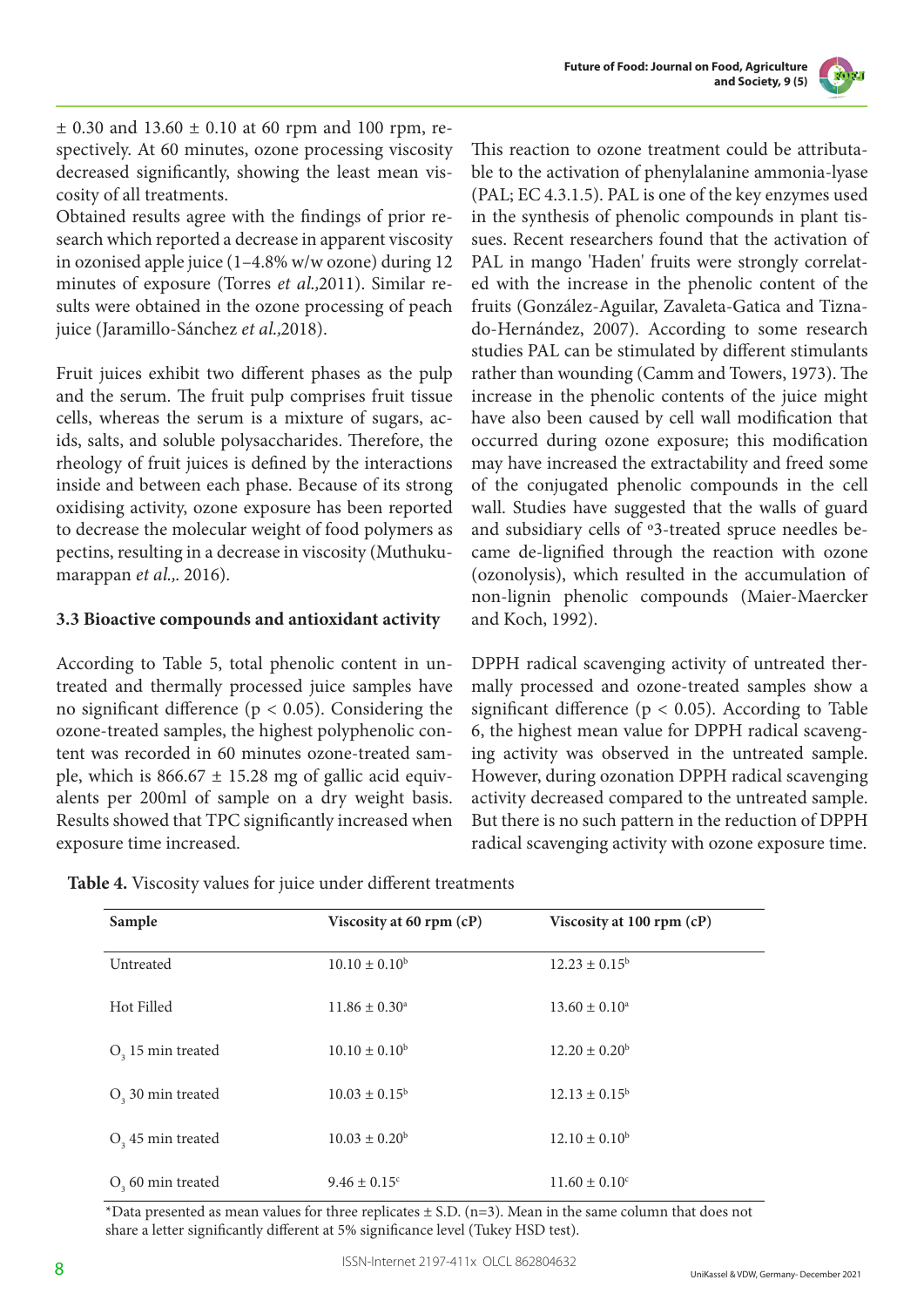

| Sample                | mg of Gallic acid equivalents/<br>ml of sample | mg of Gallic acid equivalents/<br>200ml of Sample (1 Bottle) |
|-----------------------|------------------------------------------------|--------------------------------------------------------------|
| Untreated             | $1.81 \pm 0.05$ <sup>d</sup>                   | $363.33 \pm 11.55$ <sup>d</sup>                              |
| Hot Filled            | $1.65 \pm 0.00^{\rm d}$                        | $330.00 \pm 00.00$ <sup>d</sup>                              |
| $O3$ 15 min treated   | $2.58 \pm 0.07$ °                              | $516.67 \pm 15.28$ <sup>c</sup>                              |
| $O3$ 30 min treated   | $3.15 \pm 0.10^b$                              | $630.00 \pm 20.00^{\rm b}$                                   |
| $O3$ 45 min treated   | $4.18 \pm 0.11^a$                              | $836.70 \pm 23.10^a$                                         |
| $O2$ , 60 min treated | $4.33 \pm 0.07^{\circ}$                        | $866.67 \pm 15.28^{\circ}$                                   |

#### **Table 5.** Total Polyphenolic content of juices under different treatments

 $*$ Data presented as mean values for three replicates  $\pm$  S.D. (n=3). Mean in the same column that does not share a letter significantly different at 5% significance level (Tukey HSD test).

| Sample                        | mg of $\beta$ ascorbic acid equivalents/ml<br>of sample | mg of ascorbic acid equivalents /<br>200ml of Sample (1 Bottle) |
|-------------------------------|---------------------------------------------------------|-----------------------------------------------------------------|
| Untreated                     | $0.04788 \pm 0.00^a$                                    | $9.576 \pm 0.009^{\circ}$                                       |
| Hot Filled                    | $0.04488 \pm 0.00$ <sup>c</sup>                         | $8.976 \pm 0.009$ <sup>c</sup>                                  |
| $O3$ 15 min treated           | $0.04552 \pm 0.00$ <sup>b,c</sup>                       | $9.105 \pm 0.019^{b,c}$                                         |
| O <sub>2</sub> 30 min treated | $0.04551 \pm 0.00$ <sup>b,c</sup>                       | $9.102 \pm 0.038$ <sup>b,c</sup>                                |
| $O3$ 45 min treated           | $0.04611 \pm 0.00^b$                                    | $9.222 \pm 0.039^b$                                             |
| $O3$ 60 min treated           | $0.04500 \pm 0.00$ <sup>c</sup>                         | $9.000 \pm 0.057$ °                                             |

**Table 6.** DPPH radical scavenging activity of juices under different treatments

\*Data presented as mean values for three replicates  $\pm$  S.D. (n=3). Mean in the same column that does not share a letter significantly different at 5% significance level (Tukey HSD test).

Considering the results obtained in Total Polyphenolic content (Table 5), and DPPH radical scavenging activity (Table 6), there is some contradiction, as ozone treatment has induced the antioxidant content in TPC, wherein DPPH radical scavenging activity shows a reduction in antioxidant content after ozonation. One explanation is the auto-decomposition of ozone is accompanied by the production of numerous free rad-

ical species, such as hydroperoxyl (H2O•), hydroxyl (•OH), and superoxide (•O2−) radicals. Therefore, the by-products of ozone decomposition were scavenged by the phenolic compounds in the samples to different extents, which might have led to the reduction of DPPH radical scavenging activity of the samples after ozone exposure (Hoigné and Bader, 1983).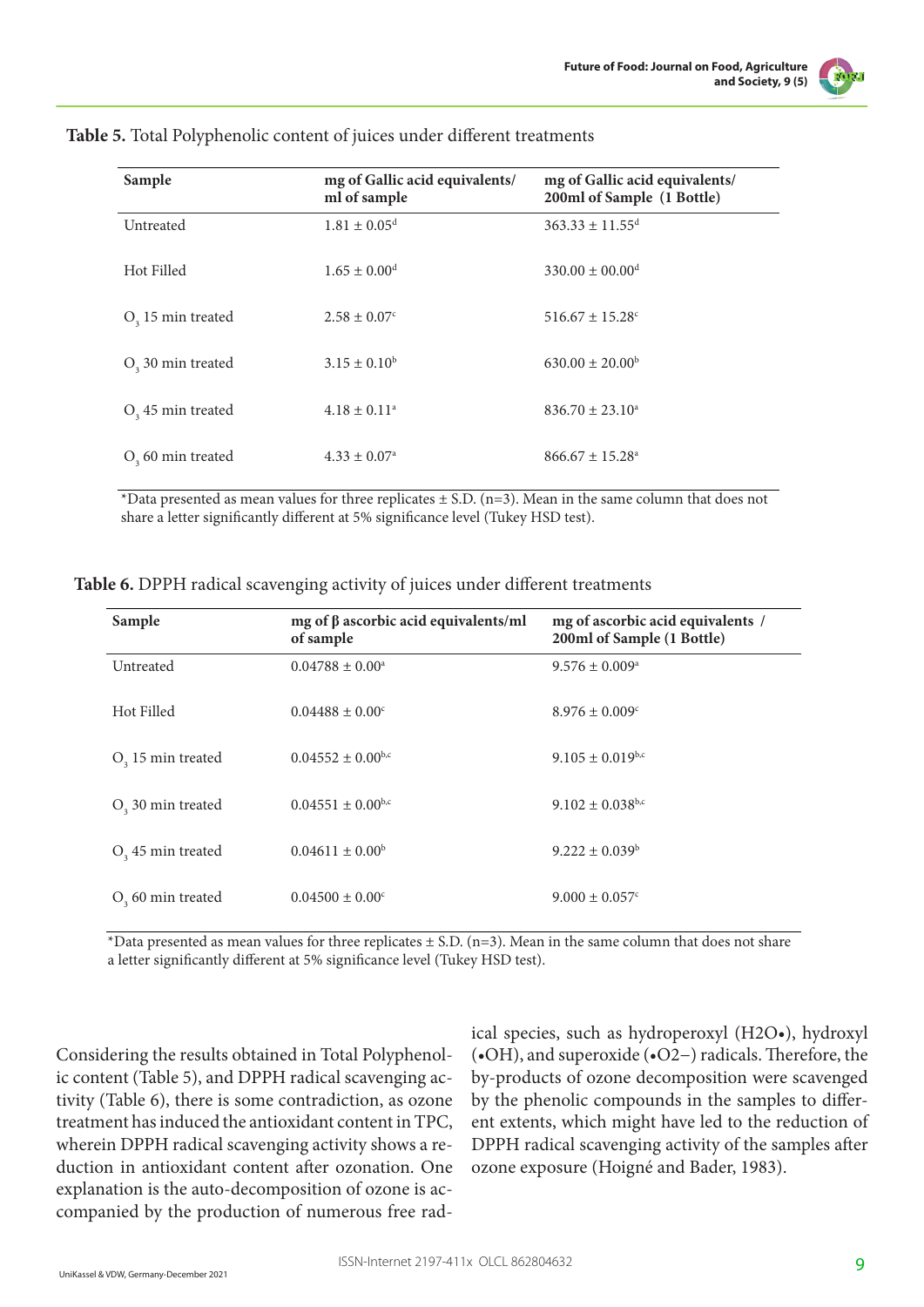# **4. Conclusion**

It can be concluded that ozone can be a helpful process in low contaminated juices since a reduction of around 2 log cycles of aerobic bacteria and yeast and mould were obtained after 60min. However, ozone treatments significantly affected some of the quality characteristics analysed in the pineapple juice. The most prominent changes were observed for colour and antioxidant activity. Despite these negative impacts of ozone on the juice, the total phenolics content increased as the exposure time increased, with 68% of the variation. In conclusion, the effect of ozone on the nutritional and organoleptic quality of pineapple juice must be considered before adopting it as a preservation technique. Different ozone concentrations and exposing times should be tested, aiming at minimising overall quality losses.

# **Conflict of interest**

The authors declare no conflict of interest

## **References**

Abeysinghe, D. C., *et al.,*. (2007). Bioactive compounds and antioxidant capacities in different edible tissues of citrus fruit of four species. Food Chemistry, 104(4), 1338–1344. doi: 10.1016/j.foodchem.2007.01.047.

Amorati, R., & Valgimigli, L. (2015). Advantages and limitations of common testing methods for antioxidants. Free Radical Research, 49(5), 633–649. doi: 10.3109/10715762.2014.996146.

Burleson, G. R., Murray, T. M., & Pollard, M. (1975). Inactivation of Viruses and Bacteria by Ozone, With and Without Sonication. Applied Microbiology, 29(3), 340–344. doi: 10.1128/aem.29.3.340-344.1975.

Camm, E. L., & Towers, G. H. N. (1973). Phenylalanine ammonia lyase. Phytochemistry, 12(5), 961–973. doi: 10.1016/0031-9422(73)85001-0.

Czekalski, N. *et al.,*. (2016) 'Inactivation of Antibiotic Resistant Bacteria and Resistance Genes by Ozone: From Laboratory Experiments to Full-Scale Wastewater Treatment', Environmental Science and Technology, 50(21), pp. 11862–11871. doi: 10.1021/acs.

#### est.6b02640.

Cuvelier, M. E. and Berset, C. (1995) '4A Standard Calibration Techniques', The Microflown E-Book, 28, pp. 25–30. doi: 10.1016/S0023-6438(95)80008-5.

Daş, E., Gürakan, G. C. and Bayindirli, A. (2006) 'Effect of controlled atmosphere storage, modified atmosphere packaging and gaseous ozone treatment on the survival of Salmonella Enteritidis on cherry tomatoes', Food Microbiology, 23(5), pp. 430–438. doi: 10.1016/j.fm.2005.08.002.

Esteve, M. J. and Frígola, A. (2007) 'Refrigerated Fruit Juices: Quality and Safety Issues', Advances in Food and Nutrition Research, 52(06), pp. 103–139. doi: 10.1016/S1043-4526(06)52003-0.

Fadiji, T.; Ashtiani, S.-H.M.; Onwude, D.I.; Li, Z.; Opara, U.L. Finite Element Method for Freezing and Thawing Industrial Food Processes. Foods 2021, 10, 869. https://doi.org/10.3390/foods10040869

Fisher, C. W. *et al.,*. (2000) 'Influence of catalase and superoxide dismutase on ozone inactivation of Listeria monocytogenes', Applied and Environmental Microbiology, 66(4), pp. 1405–1409. doi: 10.1128/ AEM.66.4.1405-1409.2000.

González-Aguilar, G. A., Zavaleta-Gatica, R. and Tiznado-Hernández, M. E. (2007) 'Improving postharvest quality of mango "Haden" by UV-C treatment', Postharvest Biology and Technology, 45(1), pp. 108–116. doi: 10.1016/j.postharvbio.2007.01.012.

Hoigné, J. and Bader, H. (1983) 'Rate constants of reactions of ozone with organic and inorganic compounds in water-I. Non-dissociating organic compounds', Water Research, 17(2), pp. 173–183. doi: 10.1016/0043-1354(83)90098-2.

Jaramillo-Sánchez, G. M. *et al.,*. (2018) 'Ozone Processing of Peach Juice: Impact on Physicochemical Parameters, Color, and Viscosity', Ozone: Science and Engineering. Taylor & Francis, 40(4), pp. 305–312. doi: 10.1080/01919512.2017.1417111.

Kaur, M. and Kumar, M. (2019) 'An Innovation in Magnetic Field Assisted Freezing of Perishable Fruits and

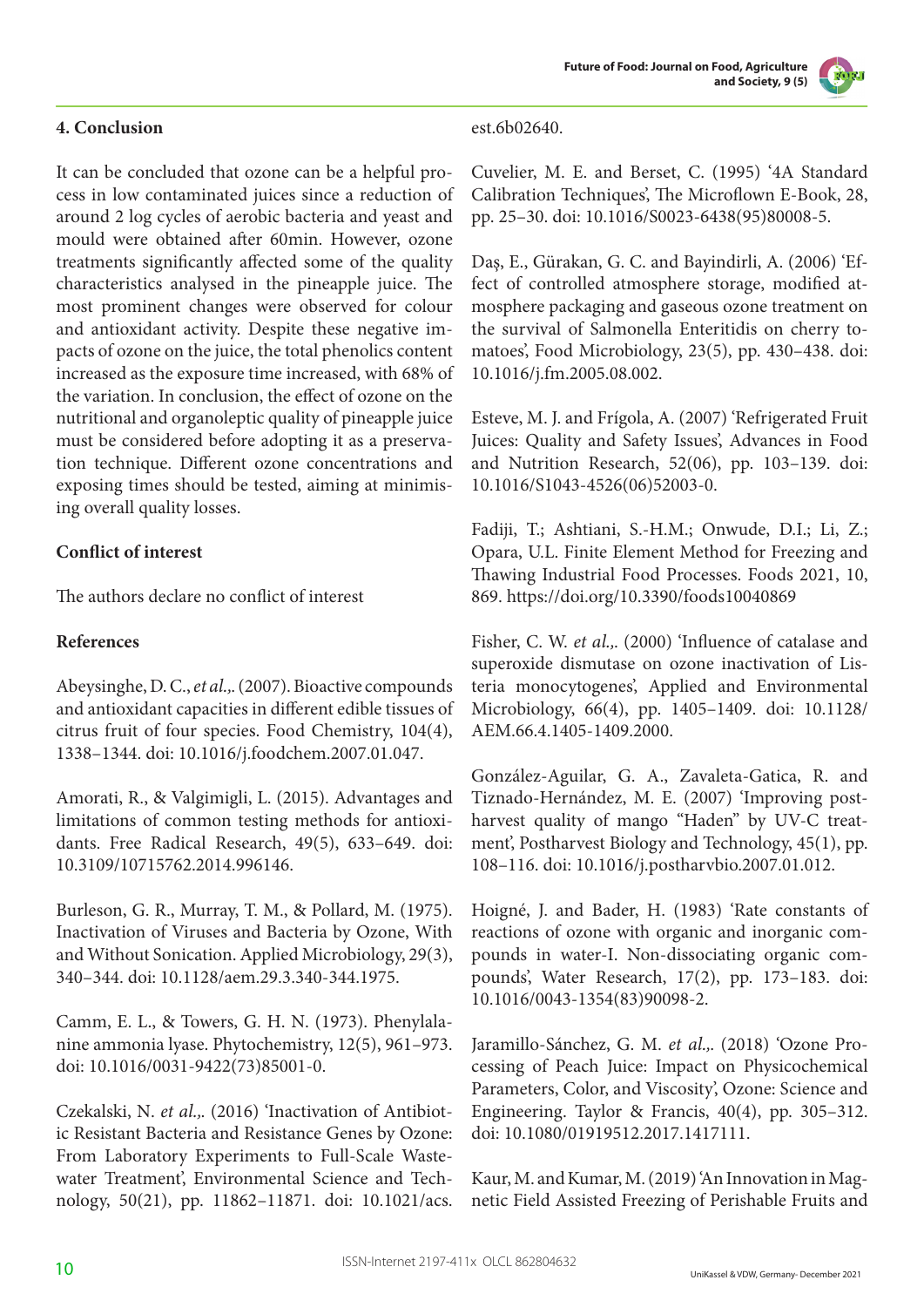

Vegetables: A Review', Food Reviews International, 00(00), pp. 1–20. doi: 10.1080/87559129.2019.1683746.

Keyser, M. *et al.,*. (2008) 'Ultraviolet radiation as a non-thermal treatment for the inactivation of microorganisms in fruit juice', Innovative Food Science and Emerging Technologies, 9(3), pp. 348–354. doi: 10.1016/j.ifset.2007.09.002.

Khadre, M. A., Yousef, A. E. and Kim, J. G. (2001) 'Microbiological aspects of ozone applications in food: A review', Journal of Food Science, 66(9), pp. 1242–1252. doi: 10.1111/j.1365-2621. 2001.tb15196.x.

Kim, J. G., Yousef, A. E. and Dave, S. (1999) 'Application of ozone for enhancing the microbiological safety and quality of foods: A review', Journal of Food Protection, 62(9), pp. 1071–1087. doi: 10.4315/0362- 028X-62.9.1071.

Maier-Maercker, U. and Koch, W. (1992) 'Histological examination of spruce needles from a long-term gas exchange experiment in pure and polluted air in the field', Trees, 6(4), pp. 186–194. doi: 10.1007/ BF00224334.

Margraf, T. *et al.,*. (2015) 'Comparison between Folin-Ciocalteu and Prussian Blue Assays to Estimate the Total Phenolic Content of Juices and Teas Using 96-Well Microplates', Journal of Food Science, 80(11), pp. C2397–C2403. doi: 10.1111/1750-3841.13077. Maskan, M. (2006) 'Production of pomegranate (Punica granatum L.) juice concentrate by various heating methods: Colour degradation and kinetics', Journal of Food Engineering, 72(3), pp. 218–224. doi: 10.1016/j. jfoodeng.2004.11.012.

Miller, A. and Silva, C. L. M. (2013) 'A Review on Ozone-Based Treatments for Fruit and Vegetables Preservation'. doi: 10.1007/s12393-013-9064-5.

Patil, S. *et al.,*. (2009) 'Inactivation of Escherichia coli in orange juice using ozone', Innovative Food Science and Emerging Technologies. Elsevier Ltd, 10(4), pp. 551–557. doi: 10.1016/j.ifset.2009.05.011.

Patil, S. *et al.,*. (2010) 'Ozone inactivation of acid stressed Listeria monocytogenes and Listeria innocua in orange juice using a bubble column', Food Control. Elsevier Ltd, 21(12 SUPPL.), pp. 1723–1730. doi: 10.1016/j.foodcont.2010.04.031.

Petruzzi, L. *et al.,*. (2017) 'Thermal Treatments for Fruit and Vegetable Juices and Beverages: A Literature Overview', Comprehensive Reviews in Food Science and Food Safety, 16(4), pp. 668–691. doi: 10.1111/1541-4337.12270.

Ruanpeng, D. *et al.,*. Sugar and artificially sweetened beverages linked to obesity: a systematic review and meta-analysis, QJM: An International Journal of Medicine, Volume 110, Issue 8, August 2017, Pages 513–520, https://doi.org/10.1093/qjmed/hcx068

Sadler, G. D. and Murphy, P. A. (2010) 'pH and Titratable Acidity', pp. 219–238. doi: 10.1007/978-1-4419- 1478-1\_13.

Tiwari, B. K. *et al.,*. (2008) 'Modelling colour degradation of orange juice by ozone treatment using response surface methodology', Journal of Food Engineering, 88(4), pp. 553–560. doi: 10.1016/j.jfoodeng.2008.03.021.

Tiwari, B. K. *et al.,*. (2009a) 'Anthocyanins and color degradation in ozonated grape juice', Food and Chemical Toxicology. Elsevier Ltd, 47(11), pp. 2824–2829. doi: 10.1016/j.fct.2009.09.001.

Tiwari, Brijesh K. *et al.,*. (2009) 'Degradation kinetics of tomato juice quality parameters by ozonation', International Journal of Food Science and Technology, 44(6), pp. 1199–1205. doi: 10.1111/j.1365- 2621.2009.01946. x.

Tiwari, B. K. *et al.,*. (2009b) 'Effect of ozone processing on anthocyanins and ascorbic acid degradation of strawberry juice', Food Chemistry. Elsevier Ltd, 113(4), pp. 1119–1126. doi: 10.1016/j.foodchem.2008.08.085.

Tiwari, B. K. and Mason, T. J. (2012) Ultrasound Processing of Fluid Foods, Novel Thermal and Non-Thermal Technologies For Fluid Foods. Elsevier Inc. doi: 10.1016/B978-0-12-381470-8.00006-2.

Torres, B. *et al.,*. (2011) 'Effect of ozone processing on the colour, rheological properties and phenolic content of apple juice', Food Chemistry. Elsevier Ltd, 124(3),